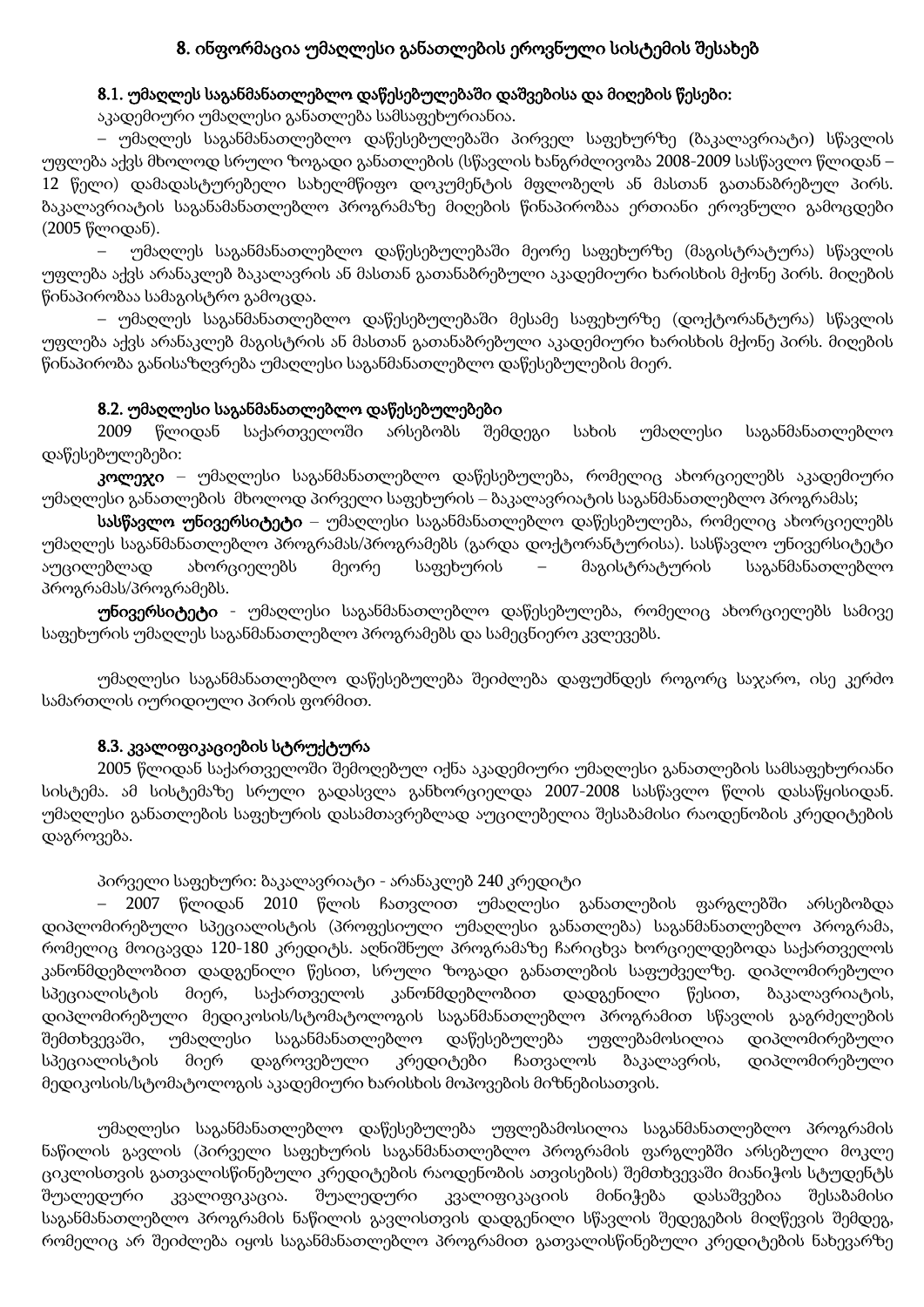ნაკლები (2010 წლის 1 სექტემბრიდან).

მეორე საფეხური: მაგისტრატურა - არანაკლებ 120 კრედიტი

მესამე საფეხური: დოქტორანტურა - არანაკლებ 180 კრედიტი

სამედიცინო/სტომატოლოგიური განათლების პროგრამა არის ერთსაფეხურიანი უმაღლესი საგანმანათლებლო პროგრამა, რომელიც მთავრდება დიპლომირებული მედიკოსის/სტომატოლოგის აკადემიური ხარისხის მინიჭებით. დიპლომირებული მედიკოსის 360-კრედიტიანი ან დიპლომირებული სტომატოლოგის 300-კრედიტიანი საგანმანათლებლო პროგრამის გავლის შედეგად მინიჭებული აკადემიური ხარისხი გათანაბრებულია მაგისტრის აკადემიურ ხარისხთან.

უმაღლესი საგანმანათლებლო დაწესებულებები 2011-2012 სასწავლო წლის ჩათვლით ახორციელებდნენ მიღებას ვეტერინარის საგანმანათლებლო პროგრამაზე, რომელიც წარმოადგენს ერთსაფეხურიან უმაღლეს საგანმანათლებლო პროგრამას, მოიცავს 300 კრედიტს და მთავრდება დიპლომირებული ვეტერინარის აკადემიური ხარისხის მინიჭებით. დიპლომირებული ვეტერინარის აკადემიური ხარისხი გათანაბრებულია მაგისტრის აკადემიურ ხარისხთან.

#### 8.4 შეფასების სისტემა

ყველა უმაღლეს საგანმანათლებლო დაწესებულებაში 2007 წლიდან მოქმედებს ტრანსფერისა და დაგროვების ევროპული საკრედიტო სისტემა. სტუდენტის მიერ საგანმანათლებლო პროგრამით გათვალისწინებული სწავლის შედეგების მიღწევა ფასდება 100-ქულიანი სისტემით.

#### 8.5 ხარისხის უზრუნველყოფის სისტემა

განათლების ხარისხის განვითარების ხელშეწყობა ხდება შიდა და გარე მექანიზმების საშუალებით. განათლების ხარისხის განვითარების ხელშეწყობის შიდა მექანიზმები ხორციელდება საგანმანათლებლო დაწესებულების მიერ, საქართველოს კანონმდებლობით დადგენილი წესით. განათლების ხარისხის განვითარების ხელშეწყობის გარე მექანიზმებია ავტორიზაცია და აკრედიტაცია, რომელსაც ახორციელებს საჯარო სამართლის იურიდიული პირი – განათლების ხარისხის განვითარების ეროვნული ცენტრი.

ავტორიზაცია არის საგანმანათლებლო დაწესებულების სტატუსის მოპოვების პროცედურა, რომლის მიზანია სახელმწიფოს მიერ აღიარებული განათლების დამადასტურებელი დოკუმენტის გასაცემად შესაბამისი საქმიანობის განხორციელებისათვის აუცილებელი სტანდარტების დაკმაყოფილების უზრუნველყოფა.

აკრედიტაცია არის აკრედიტაციის სტანდარტებთან უმაღლესი საგანმანათლებლო დაწესებულების საგანმანათლებლო პროგრამის შესაბამისობის განსაზღვრის პროცედურა, რომლის მიზანია განათლების ხარისხის ასამაღლებლად სისტემატური თვითშეფასების დამკვიდრება და ხარისხის უზრუნველყოფის მექანიზმების განვითარების ხელშეწყობა და რომელთანაც დაკავშირებულია სახელმწიფო დაფინანსების მიღება, ასევე რეგულირებადი (იურიდიული, სამედიცინო, პედაგოგიური) და დოქტორანტურის საგანმანათლებლო პროგრამების განხორციელება.

ავტორიზაციისა და აკრედიტაციის ვადა განისაზღვრება 5 წლით. ავტორიზაციის ვადის გასვლის ან ავტორიზაციის გაუქმების შემთხვევაში აკრედიტაციაც უქმდება.

#### 8.6 ინფორმაციის ეროვნული წყარო:

საქართველოს განათლებისა და მეცნიერების სამინისტრო მისამართი: დ. უზნაძის ქ. 52, თბილისი, 0102 www.mes.gov.ge ელექტრონული ფოსტის მისამართი: pr@mes.gov.ge

სსიპ – განათლების ხარისხის განვითარების ეროვნული ცენტრი მისამართი: მ. ალექსიძის ქ. №1; თბილისი, 0193 www.eqe.ge ელექტრონული ფოსტის მისამართი: [info@eqe.ge](mailto:info@eqe.ge)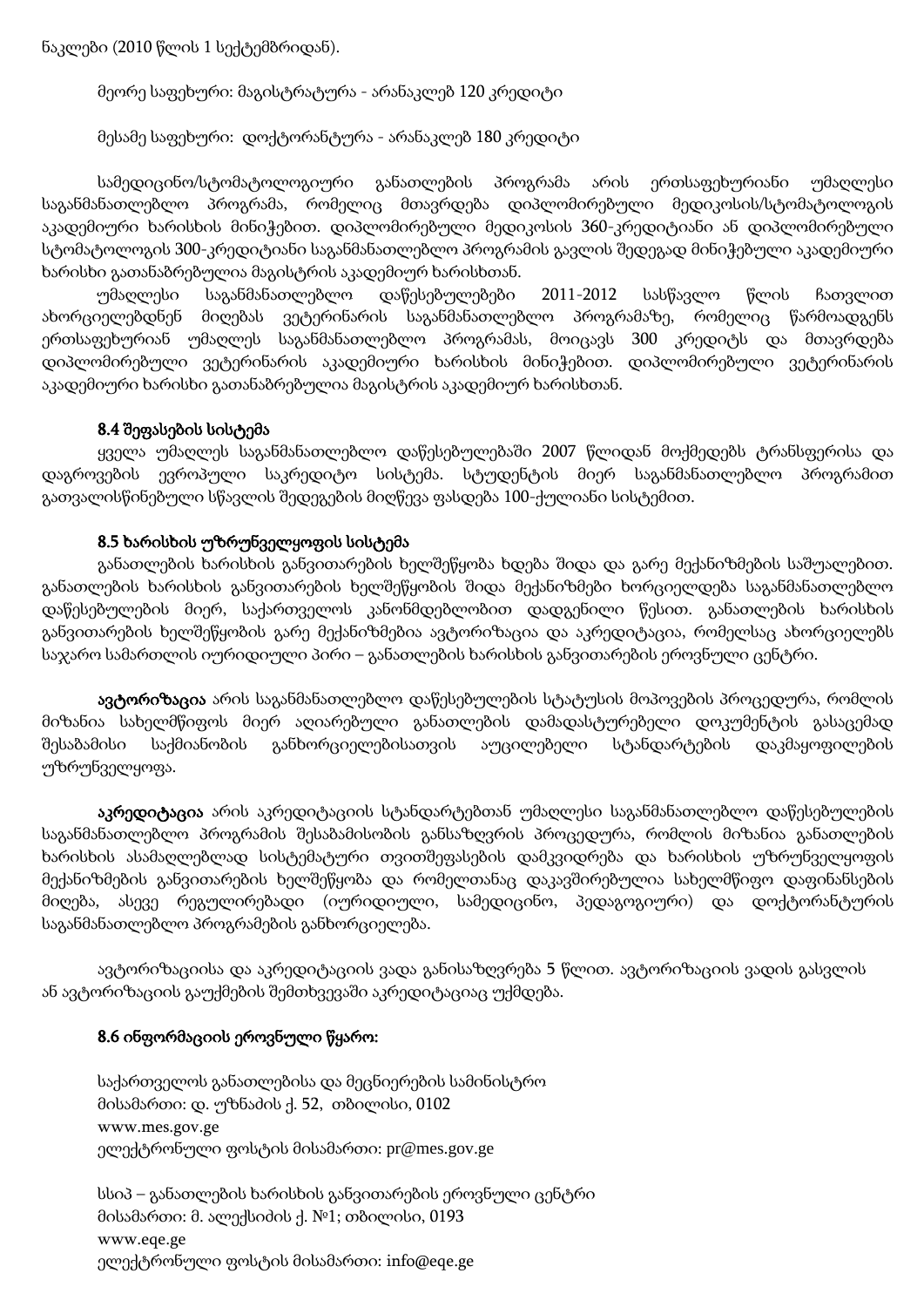# საქართველოს უმაღლესი განათლების სისტემა

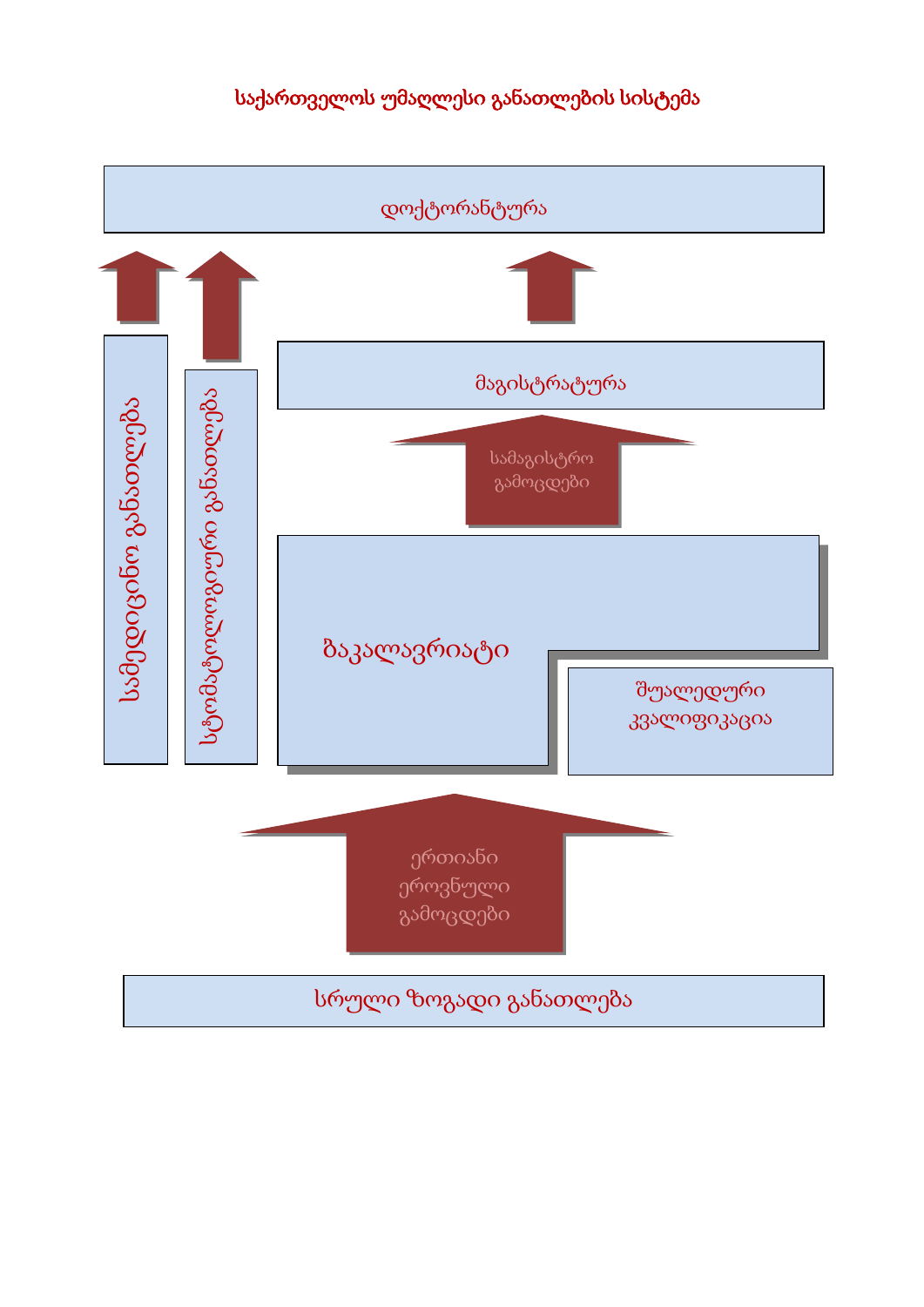#### 8. **INFORMATION ON THE NATIONAL HIGHER EDUCATION SYSTEM**

# 8.1. **Access and admission to a higher education** institution:

Georgia has the three-cycle higher education system.

- The right to be admitted to the first cycle of higher education (Bachelor's degree programmes) at a higher education institution can be enjoyed only by a holder of general education state certificate (starting from 2008- 2009 academic year the study period is 12 years) or a person equalised thereto. The precondition for the admission to a Bachelor programme is successful taking of the unified national examinations (starting from 2005).
- The right to be admitted to the second cycle of higher education (Master's degree programme) at a higher education institution can be enjoyed by a person having, at least, Bachelor's or equalised thereto academic degree. The admission precondition is successful taking of Master's examination.
- The right to be admitted to the third cycle of higher education (Doctorate) at a higher education institution can be enjoyed by a person having, at least, Master's or equalised thereto the academic degree. The admission preconditions are generally set by the higher institution.

# 8.2. **Higher Education institutions**

Since 2009 there are the following types of higher education institutions in Georgia:

College – Higher education institution that offers only the first cycle – Bachelor's degree programmes.

Teaching University – Higher Education institution that offers higher education programme/programmes (except for doctorate). A teaching university is obliged to provide the second cycle – Master's degree programme/programmes.

University – Higher Education institution that offers the higher education programmes of all three cycles and carries out research activities.

A higher education can be a legal entity of both public and private law.

# 8.3. Qualifications

In 2005 the three-cycle academic higher education system was introduced in Georgia. Since 2007-2008 academic year all the higher education institutions of Georgia are committed to this system. It is necessary to accumulate the respective amount of credits for the accomplishment of each cycle of higher education.

The first cycle – Bachelor's degree programme – at least 240 ECTS credits

From 2007 until 2010 there was a certified specialist's educational programme (vocational higher education) within the framework of higher education, which covered 120-180 ECTS credits. The students were admitted to these programmes commensurate with the procedure, envisaged by Georgian law, against a general education certificate. In the case of enrolment of a certified specialist for a Bachelor, Medical Doctor's/ Doctor in Dentistry educational programmes the higher education institution is entitled to recognise the ECTS credits, accumulated by the certified specialist concerned, for the purposes of acquisition of the Bachelor's, Medical Doctor's/ Doctor in Dentistry Degrees.

A higher education institution is entitled to award an interim qualification to a student in the case of taking only a part of the educational programme (in the case of accumulation of ECTS credits envisaged for the short cycle within the first cycle educational programme). An interim qualification can be awarded after the attainment of the learning outcomes envisaged for a part of the respective educational programme, which cannot be less than the half of the net amount of ECTS credits envisaged for the educational programme concerned (from 1 September 2010).

The second cycle: Master's degree Programme – at least, 120 ECTS credits

The third cycle: Doctorate – at least, 180 ECTS credits

Medical/Dental education programme is a one-cycle higher education programme. A successful graduate of the programme is awarded the Medical Doctor's/ Doctor in Dentistry academic degree. The academic degree awarded after the accomplishment of 360-credit Medical Doctor's or 300-credit Doctor in Dentistry educational programme is equalised to Master's degree.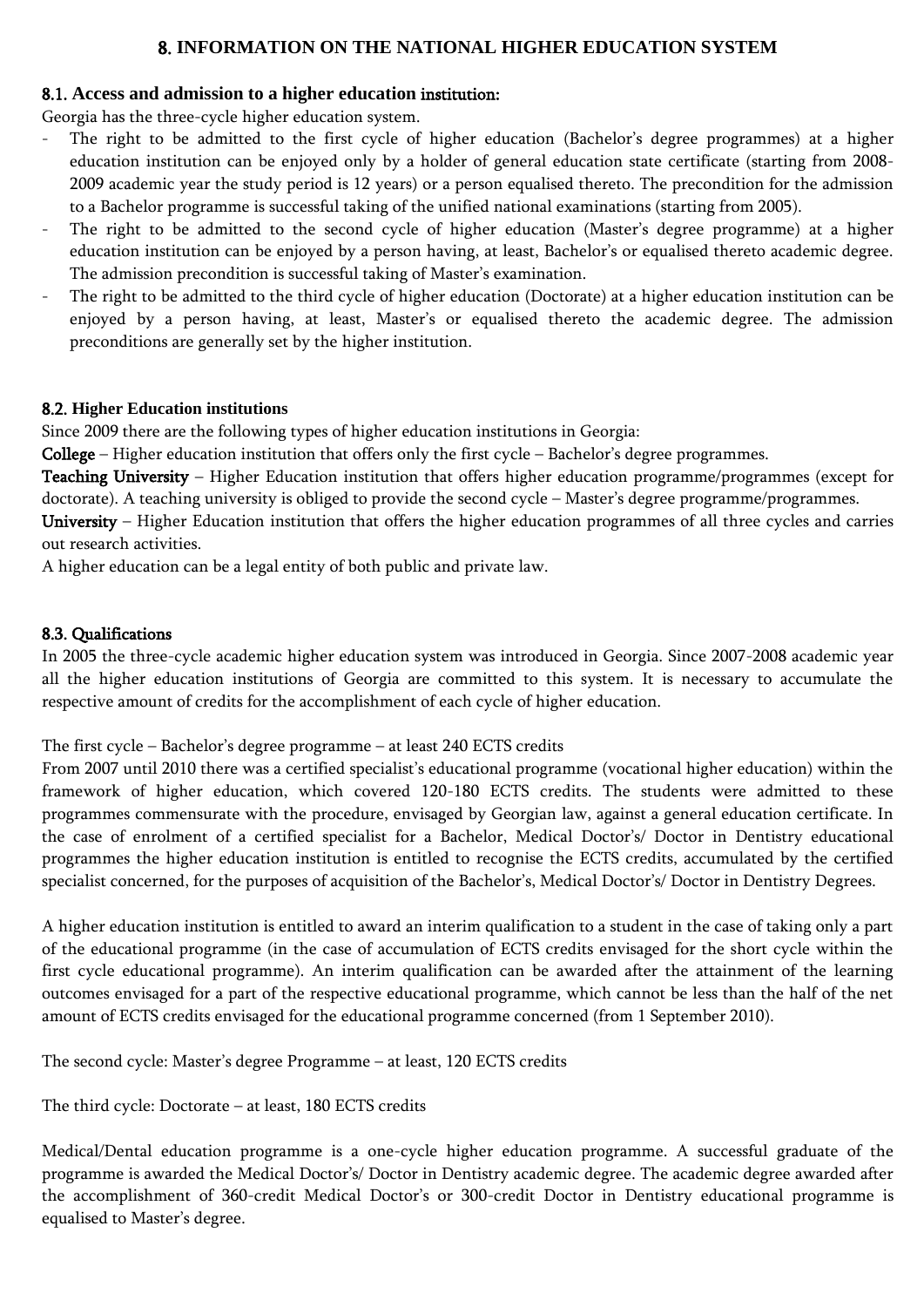The higher education institutions admitted students to Veterinary Education Programme inclusive 2011-2012 academic year. This is a one-cycle educational programme covering 300 ECTS credits and leading to awarding the Doctor in Veterinary academic degree. The Doctor in Veterinary academic degree is equalised to Master's degree.

#### 8.4 Grading System

Starting from 2007 all the higher education institutions of Georgia use the European Credit Transfer and Accumulation System (ECTS). The attainment of the learning outcomes by a student, envisaged by the educational programme is evaluated according to 100-point grading scale.

#### 8.5 Quality Assurance System

Educational quality is enhanced through internal and external mechanisms. The internal mechanisms of educational quality enhancement are implemented by an educational institution in accordance with the procedure, envisaged by law. The external mechanisms of educational quality enhancement are the authorisation and accreditation – the procedures, implemented by the Legal Entity of Public Law – National Centre for Educational Quality Enhancement.

Authorisation is the procedure of acquisition of the status of an educational institution, which aims at ensuring the meeting of standards, necessary for an educational institution to carry out educational activities for the issuance of the state-recognised educational document.

Accreditation is the procedure of establishment of the compatibility of an educational programme with accreditation standards, which procedure aims at the introduction of regular self-evaluation for the improvement of educational quality and promotion of the enhancement of quality assurance mechanisms. Allocation of state funding and the implementation of regulated (law, medical, pedagogical) programmes is also related to this process.

The authorisation and authorisation is granted for a period of 5 years. After the expiry or withdrawal of authorisation the accreditation is also withdrawn.

#### 8.6 The national source of information:

Ministry of Education and Science of Georgia Address: 52 Uznadze street, Tbilisi, 0102 www.mes.gov.ge E-mail: pr@mes.gov.ge

LEPL National Centre for Educational Quality Enhancement Address: 1 Aleksidze street, Tbilisi 0193 www.eqe.ge E-mail: [info@eqe.ge](mailto:info@eqe.ge)